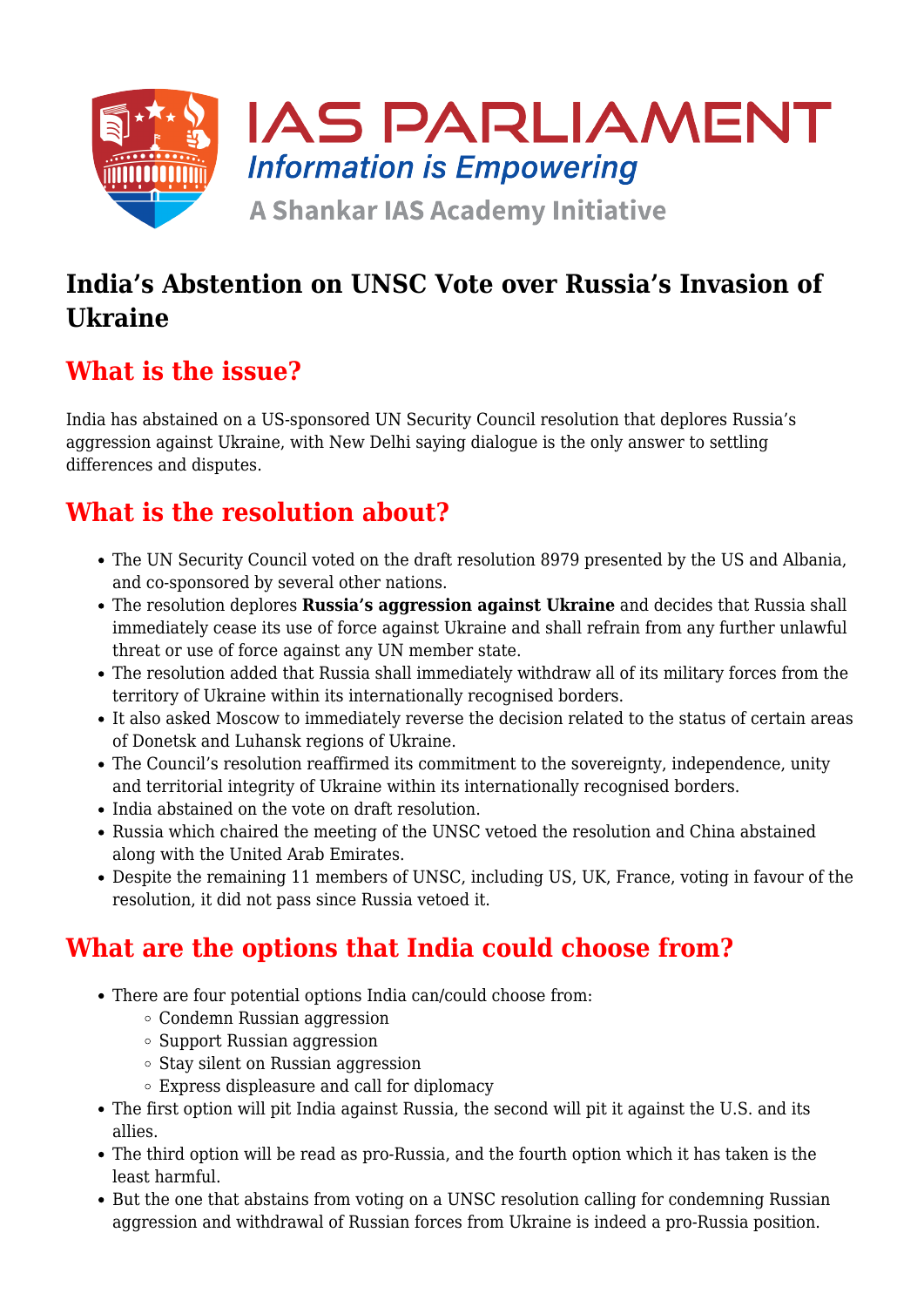# **Why did India abstain?**

- India wants to maintain a balance between the Western bloc led by the US, and Russia, since it has strategic partners on both sides.
- India's past record has been maintaining balance between the West and Russia.
- Recently, India abstained on a procedural vote on whether to discuss the issue of Ukraine.
- India said that it is deeply disturbed by the recent turn of developments in Ukraine.
- It reiterated its appeal for cessation of violence.
- It flagged its core concern about Indian nationals in Ukraine who are stuck, most of whom are students.
- India touched upon "territorial integrity and sovereignty" which was the contemporary global order built on the UN Charter, international law, and respect for the sovereignty and territorial integrity of states.
- It also advocated diplomacy, urging the parties concerned to return to the negotiating table.
- Apart from the India-Russia defence and strategic partnership, Russia is India's most trusted P-5 ally when it comes to blocking intrusive resolutions on Kashmir.
- Moscow may or may not be able to moderate Chinese antagonism towards New Delhi, but an India-Russia strategic partnership may be able to temper New Delhi's growing isolation in a rather friendless region.
- New Delhi needs Moscow's assistance to manage its continental difficulties through defence supplies, helping it return to central Asia, working together at the Shanghai Cooperation Organization (SCO) or exploring opportunities for collaboration in Afghanistan.

# **What does India's action signify?**

- The contemporary Indian strategic landscape necessitates that India balances the two sides, but doing so without a subtle Russia tilt may not be feasible at this point of time.
- India's position shows the unmistakable indication that when it comes to geopolitics, New Delhi will choose interests over principles.
- By abstaining, India retained the option of reaching out to relevant sides in an effort to bridge the gap and find a middle ground with an aim to foster dialogue and diplomacy.
- While India's hesitation to take a stand against Russia is understood, New Delhi must now consider whether its aspirations to be a leading power can be achieved without having a clear position on a conflict that threatens global security.

#### **References**

- 1. [https://indianexpress.com/article/explained/explained-india-abstains-unsc-vote-russia-invasion](https://indianexpress.com/article/explained/explained-india-abstains-unsc-vote-russia-invasion-ukraine-7791712/)[ukraine-7791712/](https://indianexpress.com/article/explained/explained-india-abstains-unsc-vote-russia-invasion-ukraine-7791712/)
- 2. <https://www.thehindu.com/todays-paper/tp-opinion/a-testing-vote/article65091320.ece>
- 3. [https://www.thehindu.com/opinion/lead/the-anatomy-of-indias-ukraine-dilemma/article6509042](https://www.thehindu.com/opinion/lead/the-anatomy-of-indias-ukraine-dilemma/article65090424.ece) [4.ece](https://www.thehindu.com/opinion/lead/the-anatomy-of-indias-ukraine-dilemma/article65090424.ece)